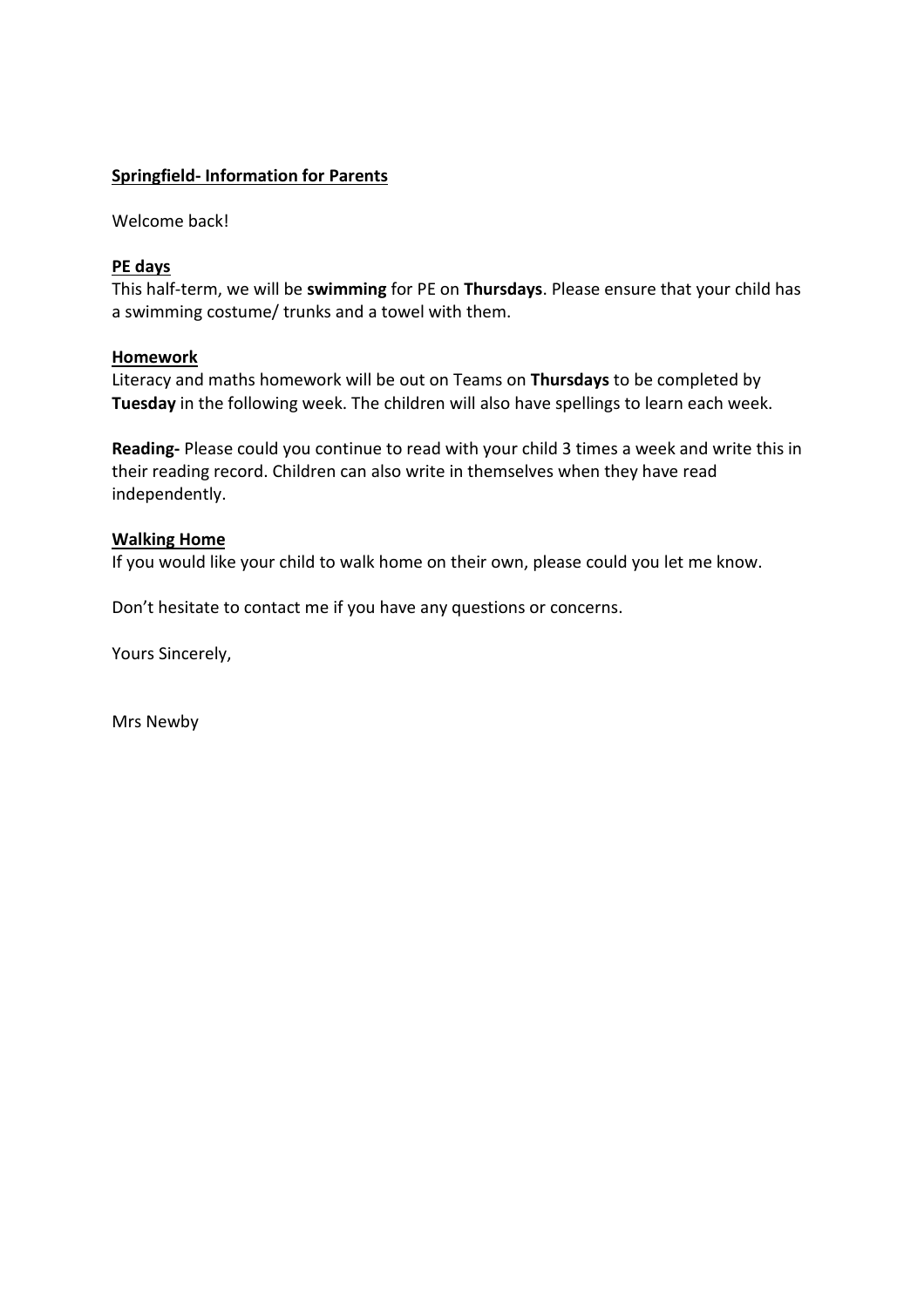This term, we are continuing with our topic of the Middle East, with a particular focus on: Baghdad's role in early Islamic civilisation; geographical features of Iraq and the surrounding area and migration and refugees.

## English

For the first two weeks of this half-term, our literacy lessons will link to Fairtrade Fortnight. We will develop our understanding of issues linked to Fairtrade and the climate crisis through a range of note-taking and speaking and listening activities. Then, we will complete a piece of opinion writing to answer the question: Should people buy Fairtrade products? After this, we will write letters to children in our partner school in Ethiopia. Then, we will write newspaper reports linked to our class book: The Boy at the Back of the Class by Onjali Q. Rauf.

#### Mathematics

Year 5s will continue with their work on fractions. They will learn to add, subtract and multiply fractions. They will then calculate fractions of amounts and solve problems involving fractions. There will then be a focus on decimals and percentages, including: ordering and comparing fractions, rounding decimals and finding equivalent fractions, decimals and percentages.

Year 6s will continue with their work on algebra by finding pairs of values. They will then move on to converting units, including metric and imperial measures. After this, there will be a focus on perimeter, area and volume, learning about: area and perimeter of shapes, the area of triangles, the area of parallelograms and the volume of cuboids. Finally, they will learn about ratio and proportion.

## **Science**

In science, we will complete our work on life cycles. Then, our focus will be forces. In this unit of work, we will: identify forces acting on an object, explore the effect that gravity has on objects, and investigate the effects of air resistance and water resistance.

# Computing

In computing, we will be planning and creating our own text-based adventure games. We will be using Purple Mash and first we will be using 2 Create a Story, then we will move on to 2 Code.

#### **History**

As I mentioned earlier, we will be continuing finding out about Baghdad's role in early Islamic civilisation. We will identify reasons why the early Islamic civilisation became a major power, finding out about the Silk Road trade route and the items offered for trade. We will then find out about who Muhammad is, how the first caliphate came to be formed and explain the roles and responsibilities of a caliph.

#### Geography

In geography, we will be learning about trade. First through learning about Fairtrade, during Fairtrade Fortnight, then about the UK's trade links and common imports and exports.